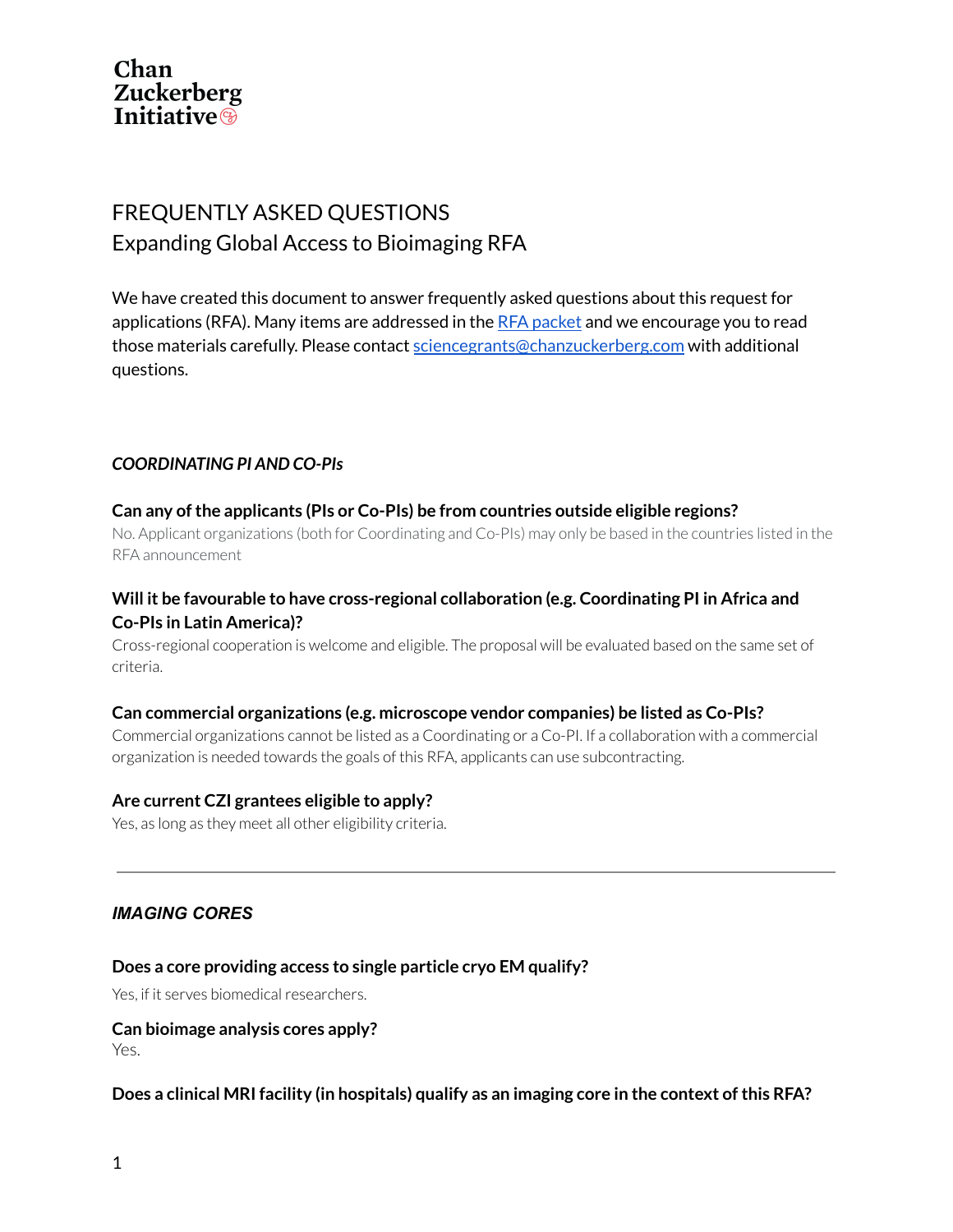# **Chan** Zuckerberg<br>Initiative<sup>®</sup>

Only if the facility provides access to biomedical researchers or performs imaging for them (at least 20% of usage).

# **Would projects focused on improving clinical utilization of imaging techniques be in scope?** No.

### **Our core facility was shut down during 2020. Can we use usage statistics from 2019?**

Yes, in the Imaging Core Details form on the Application Portal we have provided fields forthe usage data from 2019 and 2020.

# *NETWORK ORGANIZATIONS*

# **Do network organizations have to be (or planning to be) registered as nonprofit organizations, or can they remain associated with an institution such as a university for the duration ofthe award?**

Applications may be submitted by nonprofit organizations; public and private institutions, such as colleges, universities, hospitals, laboratories; units of state and local government; and eligible agencies of the federal government on behalf of imaging cores and network organizations. Network organizations may also directly submit applications

# **Do project coordinators for a network organization need to be based in eligible countries to qualify for salary support?**

Project coordinator must be affiliated with an institution based in an eligible country.

### **Can the proposed partnership of bio-imaging networks include partner universities in the UK or USA?**

No, applicant organizations (both for Coordinating and Co-PIs) may only be based in the countries listed in the RFA

#### **Will you consider network organizations serving imaging scientists of a single country? Does it need to be regional?**

We will consider applications from network organizations representing both regions and single countries.

# **Can the category 'building capacity' and 'community development' be anchored around a (research) question of national priority?**

Building capacity can be anchored around particular research (e.g. workshops on imaging in tropical diseases), however Community Development must have a broader scope and aimed at imaging scientists.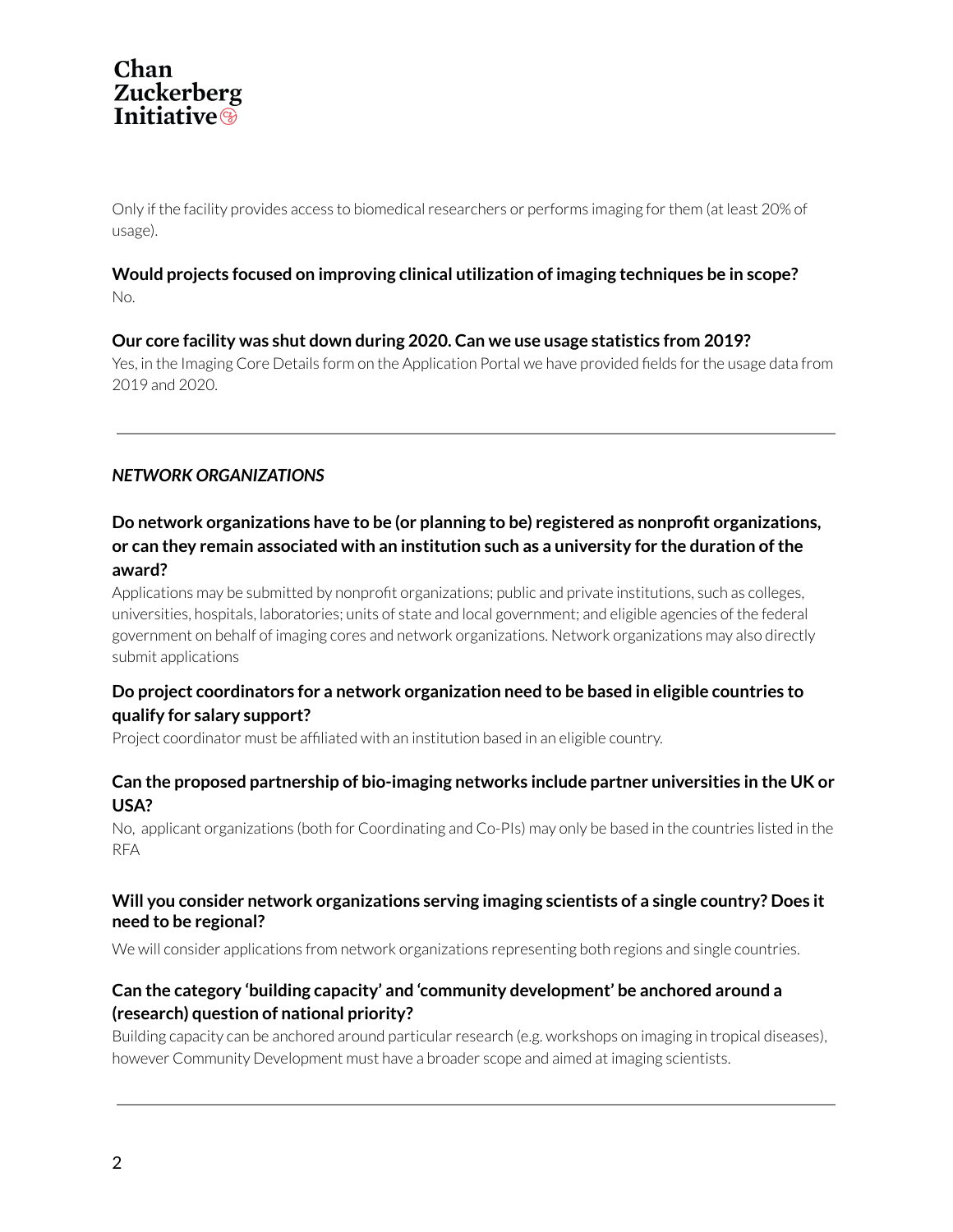# Chan **Zuckerberg**<br>Initiative<sup>®</sup>

# *FELLOWSHIPS*

#### **Can students or postdoctoral fellows apply?**

No, but imaging cores can apply for a fellowship for students or postdoctoral fellows supporting or working at an imaging core.

### **Can fellowships be used for travel outside eligible countries?**

Both graduate and postdoctoral fellowships can be used for travel to countries outside of eligible regions (with the exception of the United States).

# *VISITING SCHOLARSHIPS*

# **Can the visiting scholarship funds be used to fly in international experts to provide training?**

Yes, as long as there are no experts in this field in the host country. Please note, you cannot use the funds for any activity in, or travel into and from the United States.

# *TRAININGS*

### **Can consumables or samples needed for a hands on course be included in the budgetto be funded?**

Yes. Items that can be used in microscopy trainings (e.g. immersion oil, calibration slides, sample slides) are eligible expenses.

# *COMMUNITY DEVELOPMENT*

### **Can the funds be used to cover programmers and associated costs to develop and make publicly available software tools?**

Yes, as long as these are online tools aimed at increasing the efficiency of the existing infrastructure usage (e.g. regional imaging resources map, systems availability tool, etc.)

#### **Are the categories under Community Development exclusive for network organizations?**

The only category that is exclusive to network organizations is salary support for project coordinators. Imaging cores can apply for all other categories.